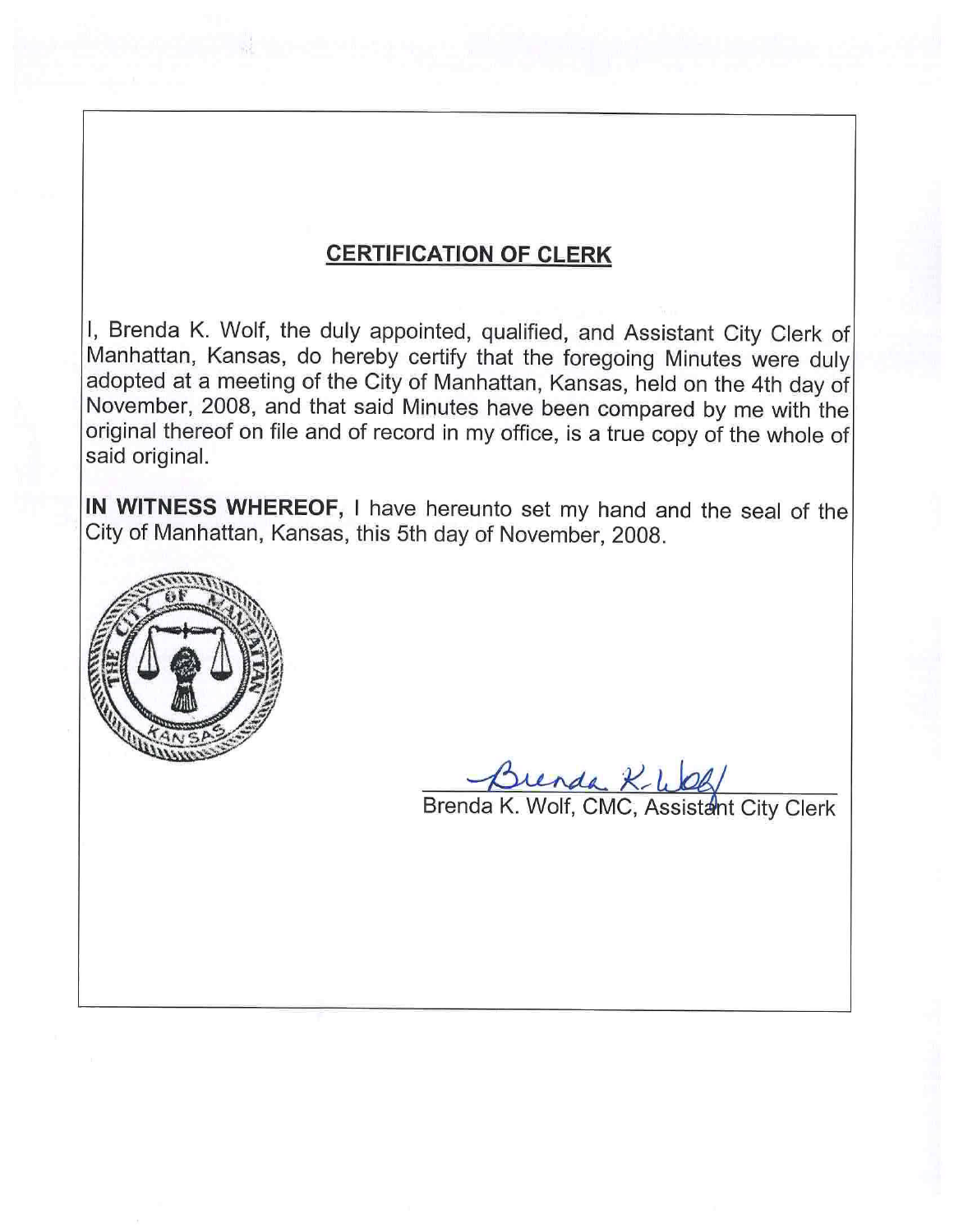

# *MINUTES SPECIAL CITY COMMISSION MEETING TUESDAY, OCTOBER 28, 2008 7:00 P.M.*

The Special Meeting of the City Commission was held at 7:00 p.m. in the City Commission Room. Mayor Mark J. Hatesohl and Commissioners Bob Strawn, Bruce Snead, and James E. Sherow were present. Also present were the City Manager Ron R. Fehr, Assistant City Manager Jason Hilgers, Assistant City Manager Lauren Palmer, City Attorney Bill Frost, City Clerk Gary S. Fees, 3 staff, and approximately 4 interested citizens.

## PLEDGE OF ALLEGIANCE

Mayor Hatesohl led the Commission in the Pledge of Allegiance earlier during the Work Session.

### **RESOLUTION NO. 102808-A – ADOPT - IDENTITY THEFT PROGRAM**

Katharine Jackson, Assistant City Attorney, presented the item.

After discussion, Commissioner Sherow moved to approve Resolution No. 102808-A adopting the City of Manhattan's Identity Theft Program as required by the by the Fair and Accurate Credit Transactions Act (FACT) and the Federal Trade Commission (FTC). Commissioner Strawn seconded the motion. On a roll call vote, motion carried 4-0.

### **FIRST READING – ESTABLISH - NUMBER OF CANDIDATES FOR CITY PRIMARY ELECTION**

Bill Frost, City Attorney, presented the item and answered questions from the Commission.

Ron Fehr, City Manager, responded to questions from the Commission regarding the costs for primary elections.

Bill Frost, City Attorney, responded to questions from the Commission and provided options for the Commission to consider and stated that the Commission will need to consider the item at two meetings. He informed the Commission that the item is a charter ordinance and would need four affirmative votes to pass at second reading. He then responded to questions from the Commission regarding the new law and proposed charter ordinance.

Commissioner Strawn stated that he wanted to go with the state law and that there was no rationale to spend City tax dollars to hold unnecessary primary elections.